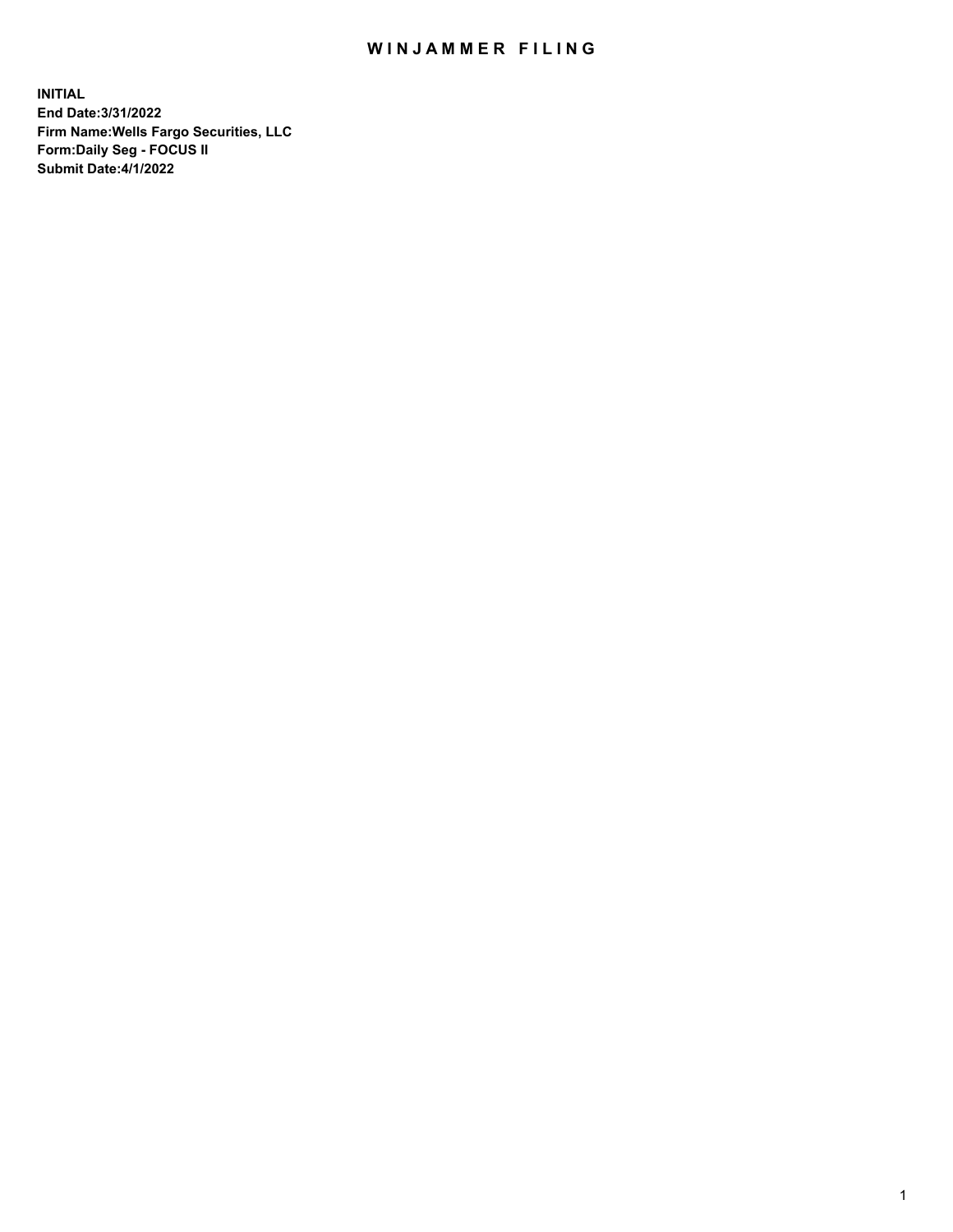**INITIAL End Date:3/31/2022 Firm Name:Wells Fargo Securities, LLC Form:Daily Seg - FOCUS II Submit Date:4/1/2022 Daily Segregation - Cover Page**

| Name of Company                                                                   | <b>Wells Fargo Securities LLC</b> |
|-----------------------------------------------------------------------------------|-----------------------------------|
| <b>Contact Name</b>                                                               | <b>James Gnall</b>                |
|                                                                                   |                                   |
| <b>Contact Phone Number</b>                                                       | 917-699-6822                      |
| <b>Contact Email Address</b>                                                      | james.w.gnall@wellsfargo.com      |
|                                                                                   |                                   |
| FCM's Customer Segregated Funds Residual Interest Target (choose one):            |                                   |
| a. Minimum dollar amount: ; or                                                    | 105,000,000                       |
| b. Minimum percentage of customer segregated funds required:% ; or                | <u>0</u>                          |
| c. Dollar amount range between: and; or                                           | 00                                |
| d. Percentage range of customer segregated funds required between:% and%.         | 0 <sub>0</sub>                    |
| FCM's Customer Secured Amount Funds Residual Interest Target (choose one):        |                                   |
| a. Minimum dollar amount: ; or                                                    | 30,000,000                        |
| b. Minimum percentage of customer secured funds required:%; or                    | <u>0</u>                          |
| c. Dollar amount range between: and; or                                           | 00                                |
| d. Percentage range of customer secured funds required between: % and %.          | 00                                |
| FCM's Cleared Swaps Customer Collateral Residual Interest Target (choose one):    |                                   |
| a. Minimum dollar amount: ; or                                                    | 355,000,000                       |
| b. Minimum percentage of cleared swaps customer collateral required:% ; or        | <u>0</u>                          |
| c. Dollar amount range between: and; or                                           | <u>00</u>                         |
| d. Percentage range of cleared swaps customer collateral required between:% and%. | 00                                |
|                                                                                   |                                   |

Attach supporting documents CH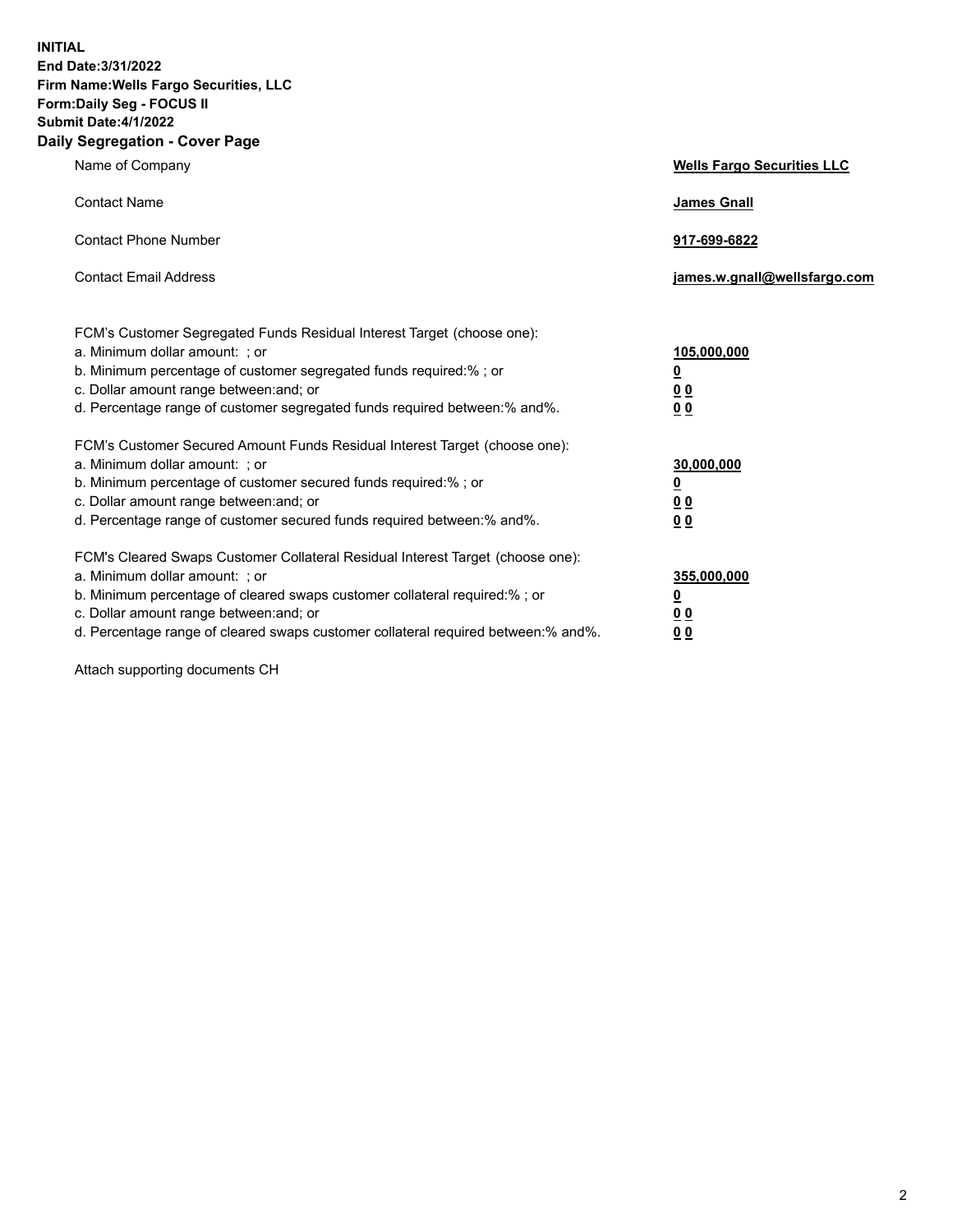**INITIAL End Date:3/31/2022 Firm Name:Wells Fargo Securities, LLC Form:Daily Seg - FOCUS II Submit Date:4/1/2022 Daily Segregation - Secured Amounts** Foreign Futures and Foreign Options Secured Amounts Amount required to be set aside pursuant to law, rule or regulation of a foreign government or a rule of a self-regulatory organization authorized thereunder **0** [7305] 1. Net ledger balance - Foreign Futures and Foreign Option Trading - All Customers A. Cash **593,308,045** [7315] B. Securities (at market) **327,085,378** [7317] 2. Net unrealized profit (loss) in open futures contracts traded on a foreign board of trade **-124,179,186** [7325] 3. Exchange traded options a. Market value of open option contracts purchased on a foreign board of trade **20** [7335] b. Market value of open contracts granted (sold) on a foreign board of trade **0** [7337] 4. Net equity (deficit) (add lines 1. 2. and 3.) **796,214,257** [7345] 5. Account liquidating to a deficit and account with a debit balances - gross amount **45,718,087** [7351] Less: amount offset by customer owned securities **-45,715,132** [7352] **2,955** [7354] 6. Amount required to be set aside as the secured amount - Net Liquidating Equity Method (add lines 4 and 5) **796,217,212** [7355] 7. Greater of amount required to be set aside pursuant to foreign jurisdiction (above) or line 6. **796,217,212** [7360] FUNDS DEPOSITED IN SEPARATE REGULATION 30.7 ACCOUNTS 1. Cash in banks A. Banks located in the United States **186,833,918** [7500] B. Other banks qualified under Regulation 30.7 **1,500,440** [7520] **188,334,358** [7530] 2. Securities A. In safekeeping with banks located in the United States **460,852,771** [7540] B. In safekeeping with other banks qualified under Regulation 30.7 **0** [7560] **460,852,771** [7570] 3. Equities with registered futures commission merchants A. Cash **-32,415,887** [7580] B. Securities **46,232,608** [7590] C. Unrealized gain (loss) on open futures contracts **57,564,712** [7600] D. Value of long option contracts **20** [7610] E. Value of short option contracts **0** [7615] **71,381,453** [7620] 4. Amounts held by clearing organizations of foreign boards of trade A. Cash **0** [7640] B. Securities **0** [7650] C. Amount due to (from) clearing organization - daily variation **0** [7660] D. Value of long option contracts **0** [7670] E. Value of short option contracts **0** [7675] **0** [7680] 5. Amounts held by members of foreign boards of trade A. Cash **453,752,388** [7700] B. Securities **0** [7710] C. Unrealized gain (loss) on open futures contracts **-248,682,378** [7720] D. Value of long option contracts **0** [7730] E. Value of short option contracts **0** [7735] **205,070,010** [7740] 6. Amounts with other depositories designated by a foreign board of trade **0** [7760] 7. Segregated funds on hand **0** [7765] 8. Total funds in separate section 30.7 accounts **925,638,592** [7770] **129,421,380** [7380]

- 9. Excess (deficiency) Set Aside for Secured Amount (subtract line 7 Secured Statement Page 1 from Line 8)
- 10. Management Target Amount for Excess funds in separate section 30.7 accounts **30,000,000** [7780]
- 11. Excess (deficiency) funds in separate 30.7 accounts over (under) Management Target **99,421,380** [7785]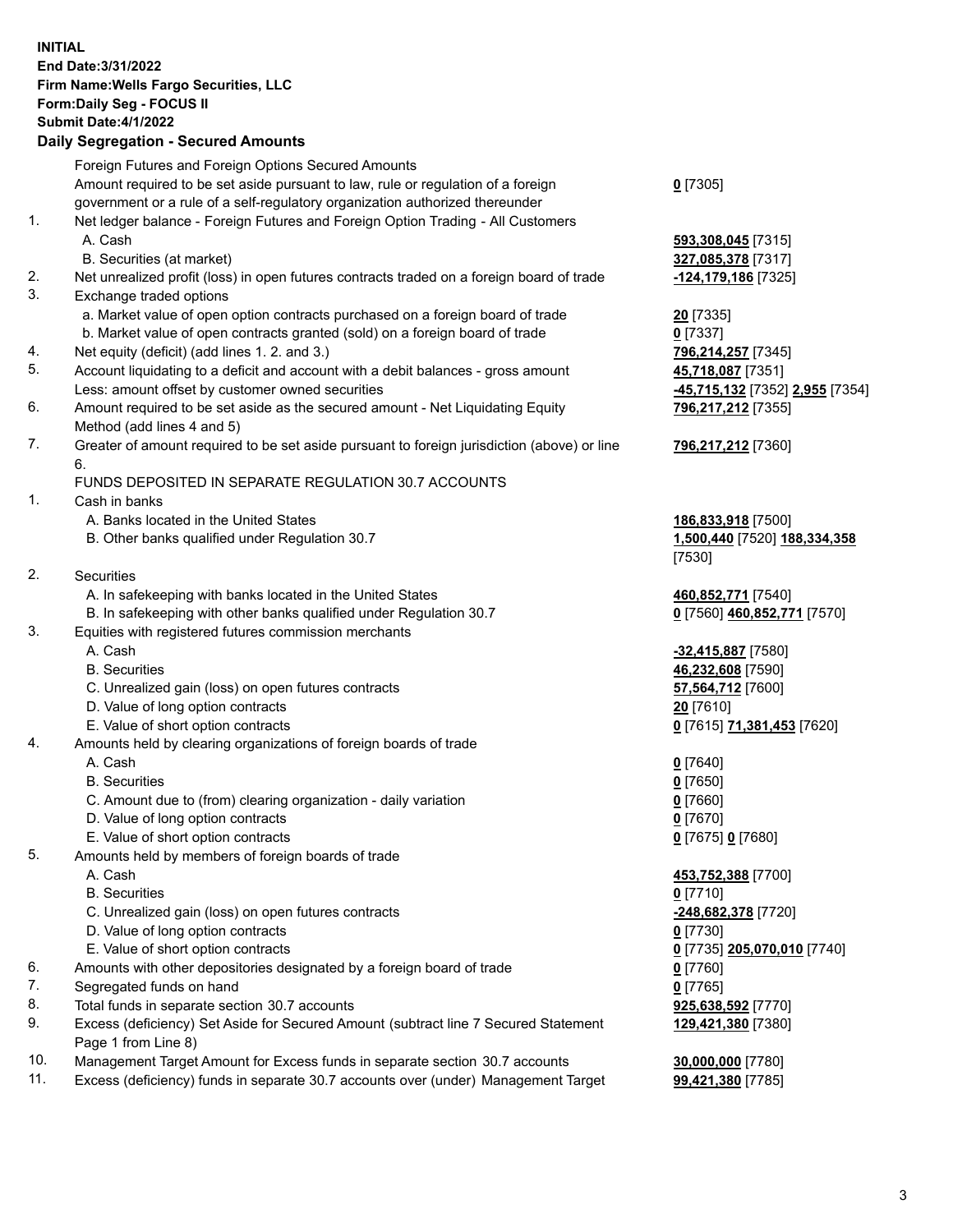**INITIAL End Date:3/31/2022 Firm Name:Wells Fargo Securities, LLC Form:Daily Seg - FOCUS II Submit Date:4/1/2022 Daily Segregation - Segregation Statement** SEGREGATION REQUIREMENTS(Section 4d(2) of the CEAct) 1. Net ledger balance A. Cash **4,045,305,983** [7010] B. Securities (at market) **1,886,525,902** [7020] 2. Net unrealized profit (loss) in open futures contracts traded on a contract market **-531,936,235** [7030] 3. Exchange traded options A. Add market value of open option contracts purchased on a contract market **2,834,725,314** [7032] B. Deduct market value of open option contracts granted (sold) on a contract market **-2,663,825,129** [7033] 4. Net equity (deficit) (add lines 1, 2 and 3) **5,570,795,835** [7040] 5. Accounts liquidating to a deficit and accounts with debit balances - gross amount **113,070,881** [7045] Less: amount offset by customer securities **-102,736,880** [7047] **10,334,001** [7050] 6. Amount required to be segregated (add lines 4 and 5) **5,581,129,836** [7060] FUNDS IN SEGREGATED ACCOUNTS 7. Deposited in segregated funds bank accounts A. Cash **50,587,984** [7070] B. Securities representing investments of customers' funds (at market) **800,495,447** [7080] C. Securities held for particular customers or option customers in lieu of cash (at market) **207,493,142** [7090] 8. Margins on deposit with derivatives clearing organizations of contract markets A. Cash **2,837,403,502** [7100] B. Securities representing investments of customers' funds (at market) **124,061,816** [7110] C. Securities held for particular customers or option customers in lieu of cash (at market) **1,679,032,760** [7120] 9. Net settlement from (to) derivatives clearing organizations of contract markets **213,521,624** [7130] 10. Exchange traded options A. Value of open long option contracts **2,834,725,314** [7132] B. Value of open short option contracts **-2,663,825,129** [7133] 11. Net equities with other FCMs A. Net liquidating equity **0** [7140] B. Securities representing investments of customers' funds (at market) **0** [7160] C. Securities held for particular customers or option customers in lieu of cash (at market) **0** [7170] 12. Segregated funds on hand **0** [7150] 13. Total amount in segregation (add lines 7 through 12) **6,083,496,460** [7180] 14. Excess (deficiency) funds in segregation (subtract line 6 from line 13) **502,366,624** [7190] 15. Management Target Amount for Excess funds in segregation **105,000,000** [7194]

16. Excess (deficiency) funds in segregation over (under) Management Target Amount Excess

**397,366,624** [7198]